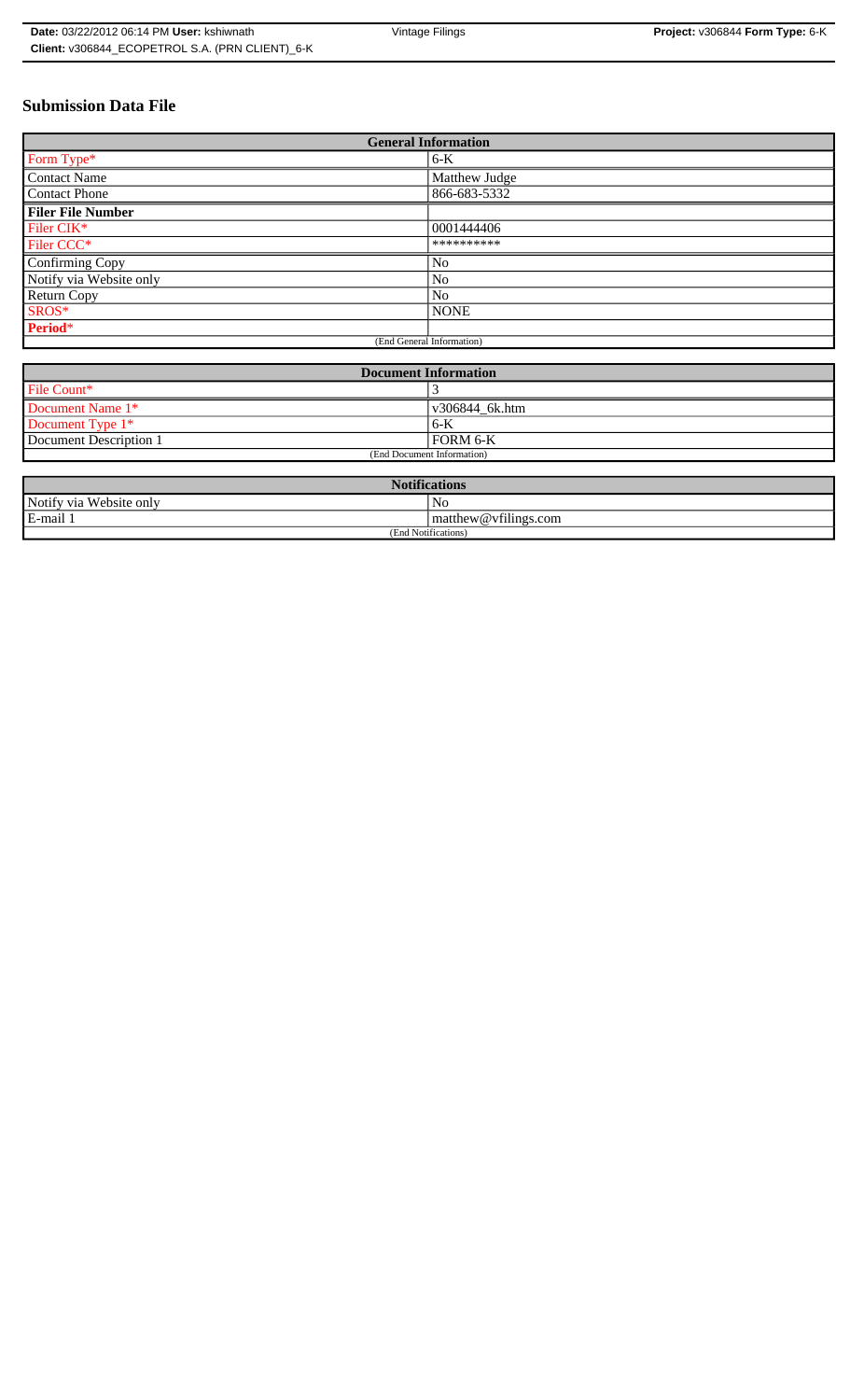#### **SECURITIES AND EXCHANGE COMMISSION Washington, D.C. 20549**  $\overline{a}$

#### **FORM 6-K REPORT OF FOREIGN PRIVATE ISSUER PURSUANT TO RULE 13a-16 OR 15d-16 OF THE SECURITIES EXCHANGE ACT OF 1934**

March 2012

 $\overline{a}$ 

 $\overline{a}$ 

 $\overline{a}$ 

Commission File Number: 333-153452

**ECOPETROL S.A.**

*(Exact name of registrant as specified in its Charter)* ֦

Carrera 7 No. 37 – 69 BOGOTA – COLOMBIA *(Address of registrant's principal executive offices)*

Indicate by check mark whether the registrant files or will file annual reports under cover Form 20-F or Form 40-F.

Form 20-F  $\boxtimes$  Form 40-F  $\Box$ 

Indicate by check mark if the registrant is submitting the Form 6-K in paper as permitted by Regulation S-T Rule 101(b)(1):

Yes □ No ⊠

Indicate by check mark if the registrant is submitting the Form 6-K in paper as permitted by Regulation S-T Rule 101(b)(7):

 $\Gamma$   $\blacksquare$   $\blacksquare$   $\blacksquare$   $\blacksquare$   $\blacksquare$   $\blacksquare$ 

Indicate by check mark whether by furnishing the information contained in this Form, the registrant is also thereby furnishing the information to the Commission pursuant to Rule 12g3-2(b) under the Securities Exchange Act of 1934.

 $\Gamma$   $\blacksquare$   $\blacksquare$   $\blacksquare$   $\blacksquare$   $\blacksquare$   $\blacksquare$ 

If "Yes" is marked, indicate below the file number assigned to the registrant in connection with Rule  $12g3-2(b)$ : 82- $N/A$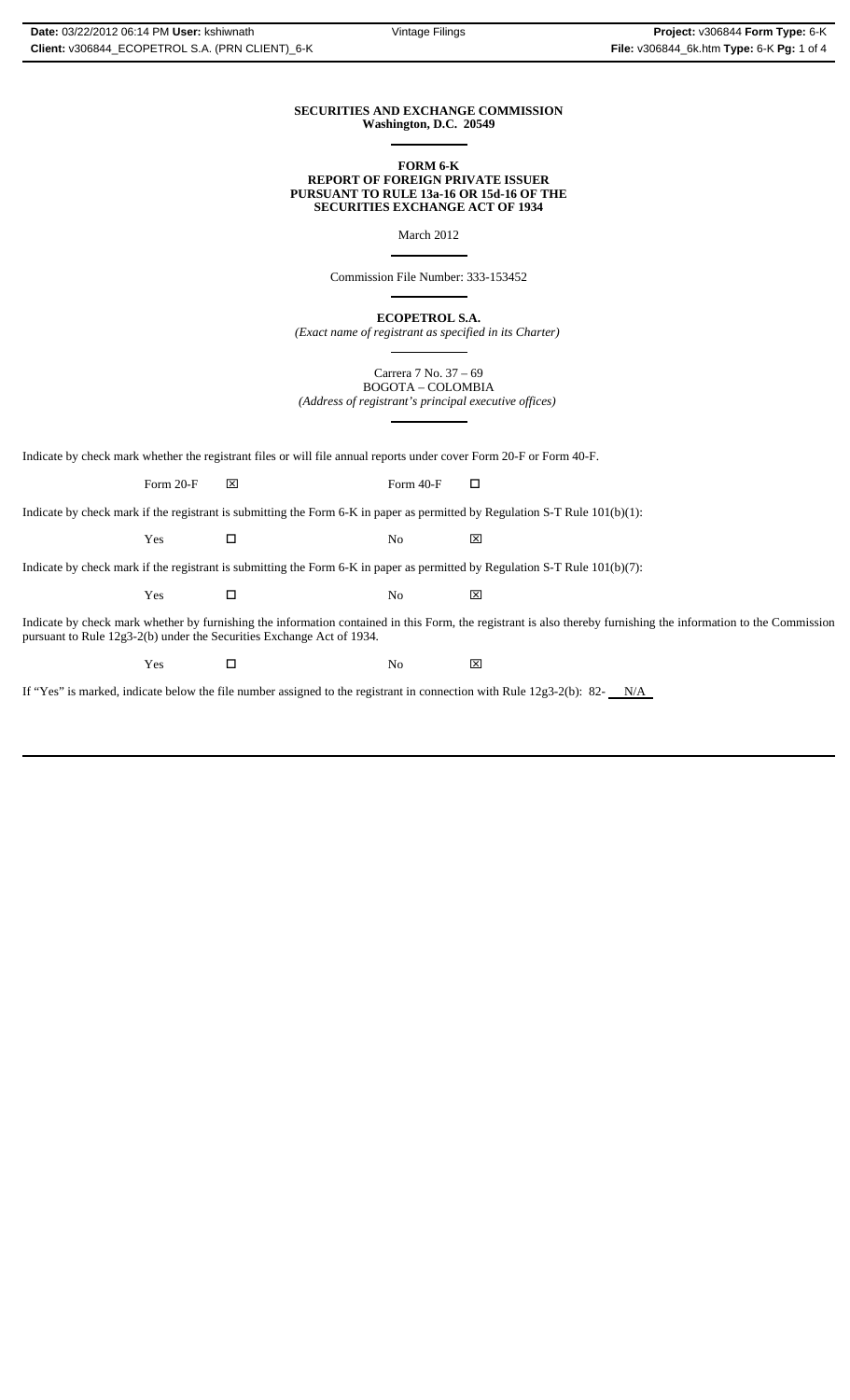

## **Decisions from the General Shareholders Meeting of Ecopetrol S.A.**

#### **New arrangement of the Board of Directors 2012**

Ecopetrol S.A. (BVC: ECOPETROL; NYSE: EC; TSX: ECP), the integrated Colombian crude oil and gas company, informs the decisions made in the General Shareholders Meeting celebrated today, with regard to the new arrangement of its Board of Directors.

The Board will be formed as follows:

Representatives of the Nation:

- The Minister of the Treasury and Public Credit
- The Minister of Mines and Energy
- The Director of the National Department of Planning

Independent members:

- Fabio Echeverri Correa
- Joaquín Moreno Uribe
- Federico Renjifo Vélez
- Luis Carlos Villegas

------------------------------------------

- Amylkar Acosta Medina (representative of the departments of hydrocarbon production)
- Roberto Steiner Sampedro (representative of minority shareholders).

## **Bogota, Colombia – March 22, 2012**

*Ecopetrol is Colombia's largest integrated oil & gas company, where it accounts for 60% of total production. It is one of the top 50 oil companies in the world and the fourth largest oil company in Latin America. The Company is also involved in exploration and production activities in Brazil, Peru and the United States Gulf Coast, and owns the main refineries in Colombia, most of the network of oil and multiple purpose pipelines in the country, petrochemical plants, and is entering into the biofuels business.*

*This release contains forward-looking statements relating to the prospects of the business, estimates for operating and financial results, and those related to growth prospects of Ecopetrol. These are merely projections and, as such, are based exclusively on the expectations of management concerning the future of the business and its continued access to capital to fund the Company's business plan. Such forward-looking statements depend, substantially, on changes in market conditions, government regulations, competitive pressures, the performance of the Colombian economy and the industry, among other factors; therefore, they are subject to change without prior notice.*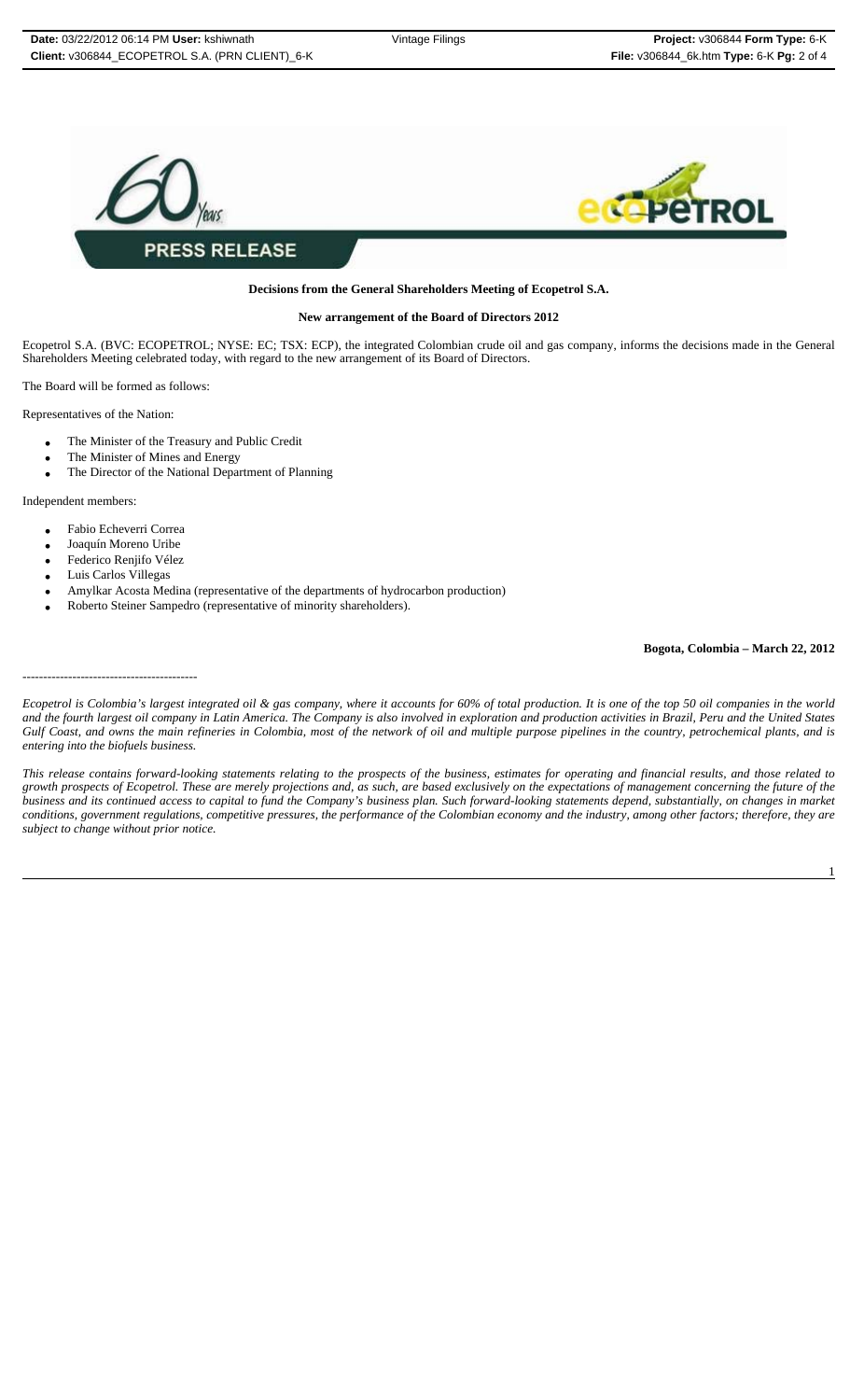2



## **Contact us for any additional information:**

**Investor Relations Alejandro Giraldo** Phone: +571-234-5190 Email: investors@ecopetrol.com.co

**Media Relations (Colombia) Mauricio Téllez** Phone: + 571-2345377 Fax: +571-2344480 Email: mtellez@ecopetrol.com.co

Website: www.ecopetrol.com.co